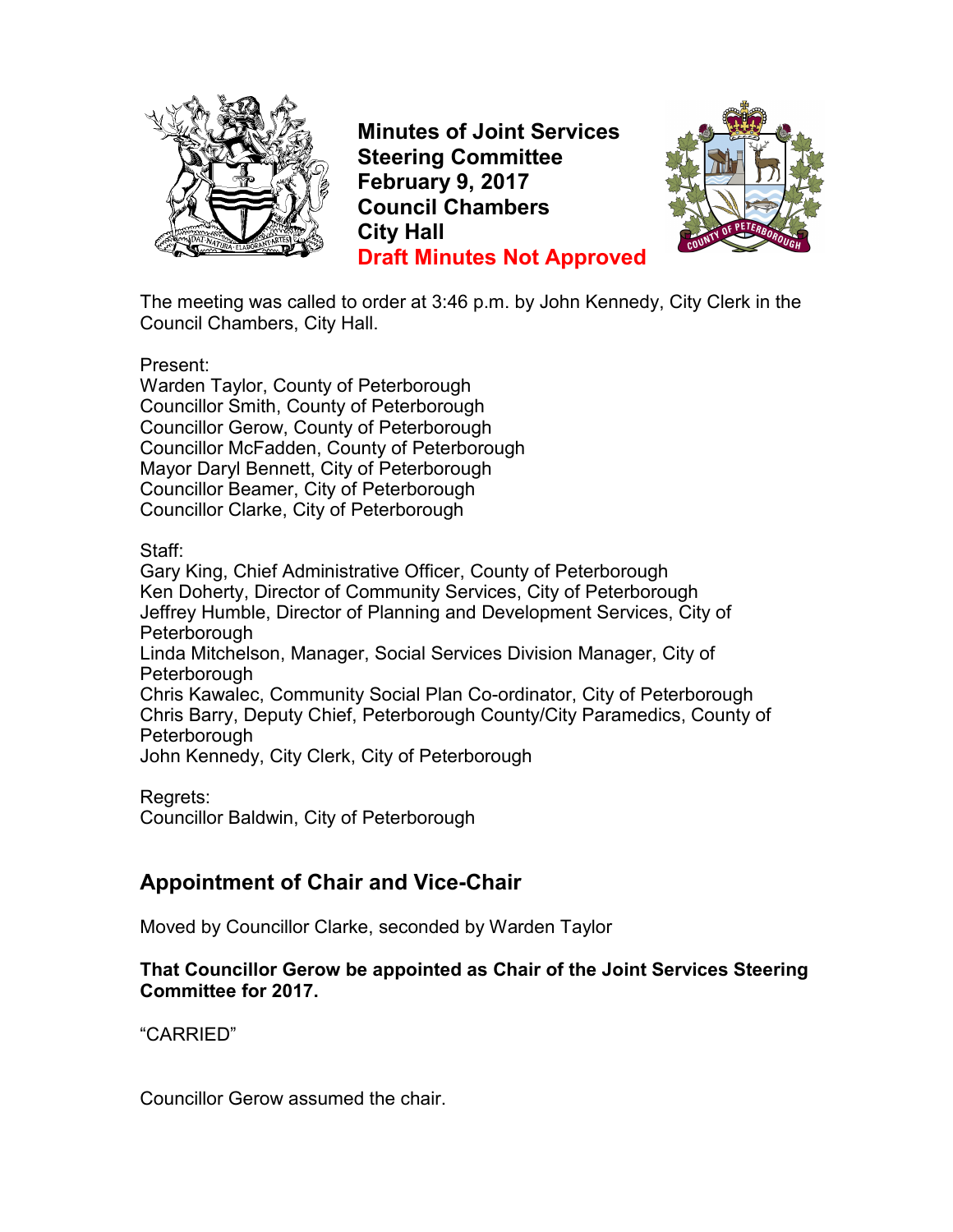Moved by Mayor Bennett, seconded by Councillor Smith

#### **That Councillor Beamer be appointed as Vice Chair of the Joint Services Steering Committee for 2017.**

"CARRIED"

## **Minutes of the Meeting of October 13, 2016**

Moved by Councillor Beamer, seconded by Councillor McFadden

#### **That the minutes of the meeting of October 13, 2016 be approved.**

"CARRIED"

### **Disclosure of Pecuniary Interest**

There were no disclosures of Pecuniary Interest.

## **Minutes for Information**

Moved by Councillor Clarke, seconded by Councillor Smith

**That the AHAC (Affordable Housing Action Committee) minutes of September 8, November 10, and December 8, 2016 be received for information.** 

"CARRIED"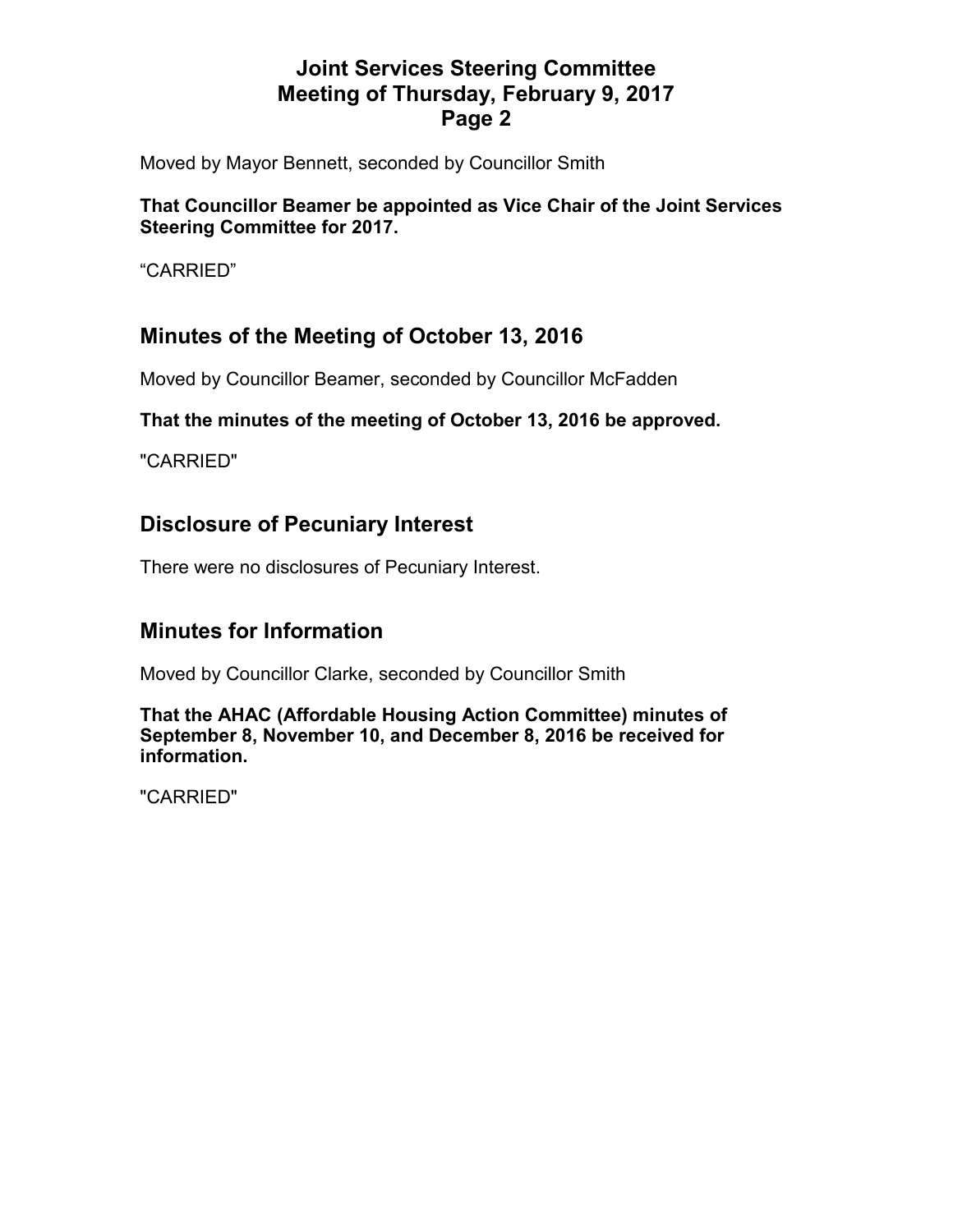## **Director of Community Services, City of Peterborough Report CSSSJSSC17-002 2 nd Annual Healthy Kids Community Challenge Update**

Deanna Moher, Interim Project Coordinator, provided a Power Point presentation.

Moved by Councillor Clarke, seconded by Councillor McFadden

**That the Joint Services Steering Committee endorse the recommendation outlined in Report CSSSJSSC17-002 dated February 9, 2017 of the Director of Community Services as follows:** 

**That the report and presentation by Deanna Moher, Interim Project Coordinator be received for information.** 

"CARRIED"

### **Director of Community Services, City of Peterborough Report CSSSJSSC17-003 Local Employment Planning Council-Pilot Project**

Chris Kawalec, Community Development Program Manager and Sarah Cullingham, Age Friendly Co-ordinator provided a Power Point presentation.

Moved by Mayor Bennett, seconded by Councillor Smith

**That the JSSC approve the recommendations outlined in Report CSSSJSSC17-003 dated February 9, 2017 of the Director of Community Services, as follows:** 

- **a) That a presentation on the Age Friendly Plan by Sarah Cullingham and Chris Kawalec be received for information.**
- **b) That the Age-friendly Peterborough Community Action Plan be endorsed.**

"CARRIED"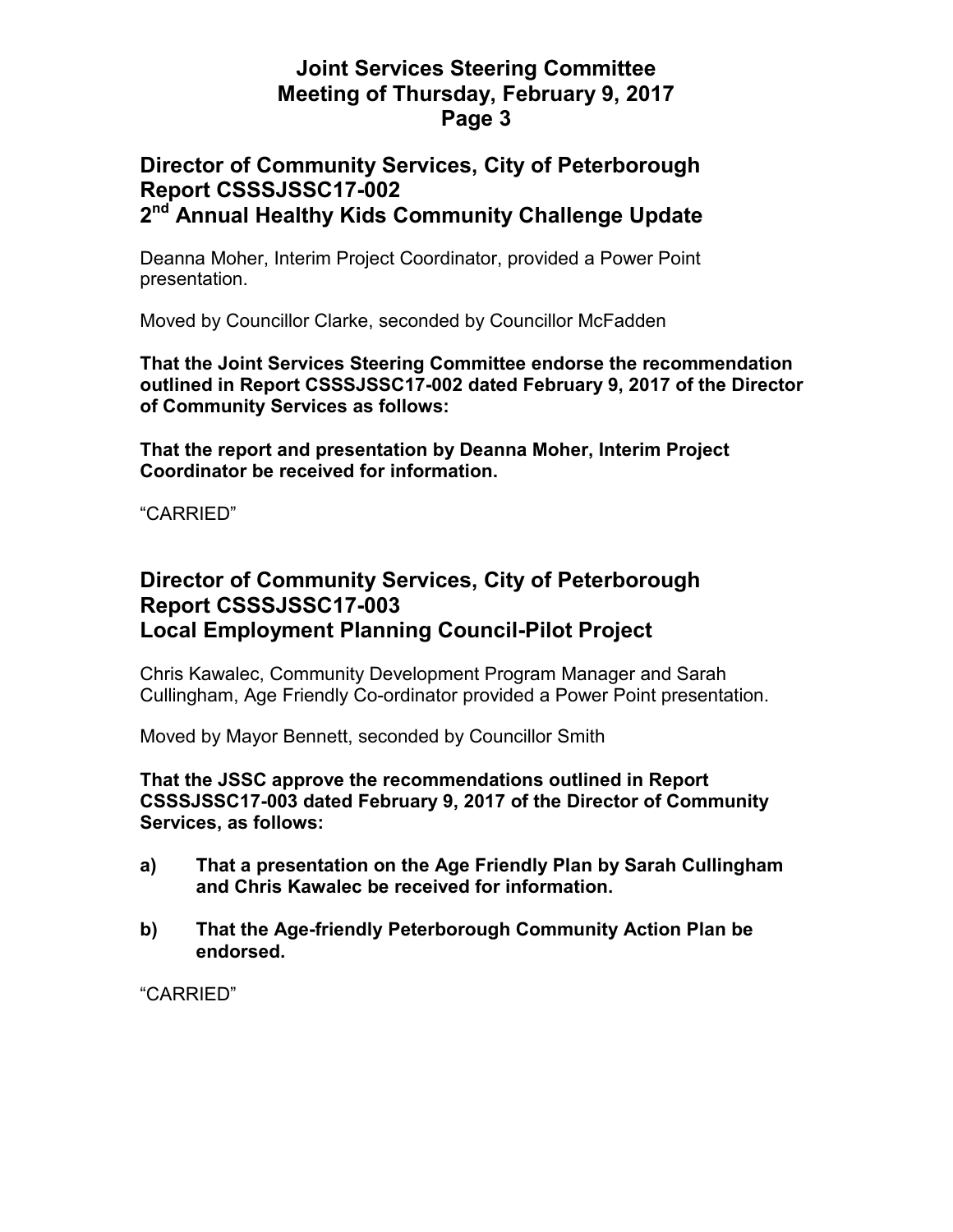#### **Chief of Paramedics, County of Peterborough Peterborough Paramedics Response Time Plan 2017**

Moved by Councillor Clarke, seconded by Councillor McFadden

**That Joint Services Steering Committee receive the Peterborough Paramedics Response Time Plan 2017 for information.**

"CARRIED"

## **Director of Community Services, City of Peterborough Report CSSSJSSC17-001 Basic Income Guarantee Update**

Moved by Councillor Clarke, seconded by Mayor Bennett

**That the Joint Services Steering Committee endorse the recommendation outlined in Report CSSSJSSC17-001 dated February 9, 2017 of the Director of Community Services, as follows:** 

**That Report CSSSJSSC17-001, an update on the Basic Income Guarantee Pilot be received for information.** 

"CARRIED"

## **Other Business**

Moved by Councillor Smith, seconded by Councillor Beamer

#### **That September 21, 2017 be approved as a meeting date in 2017.**

"CARRIED"

#### **Next Meeting**

The Chair indicated that the next meeting will be on Thursday, June 8, 2017.